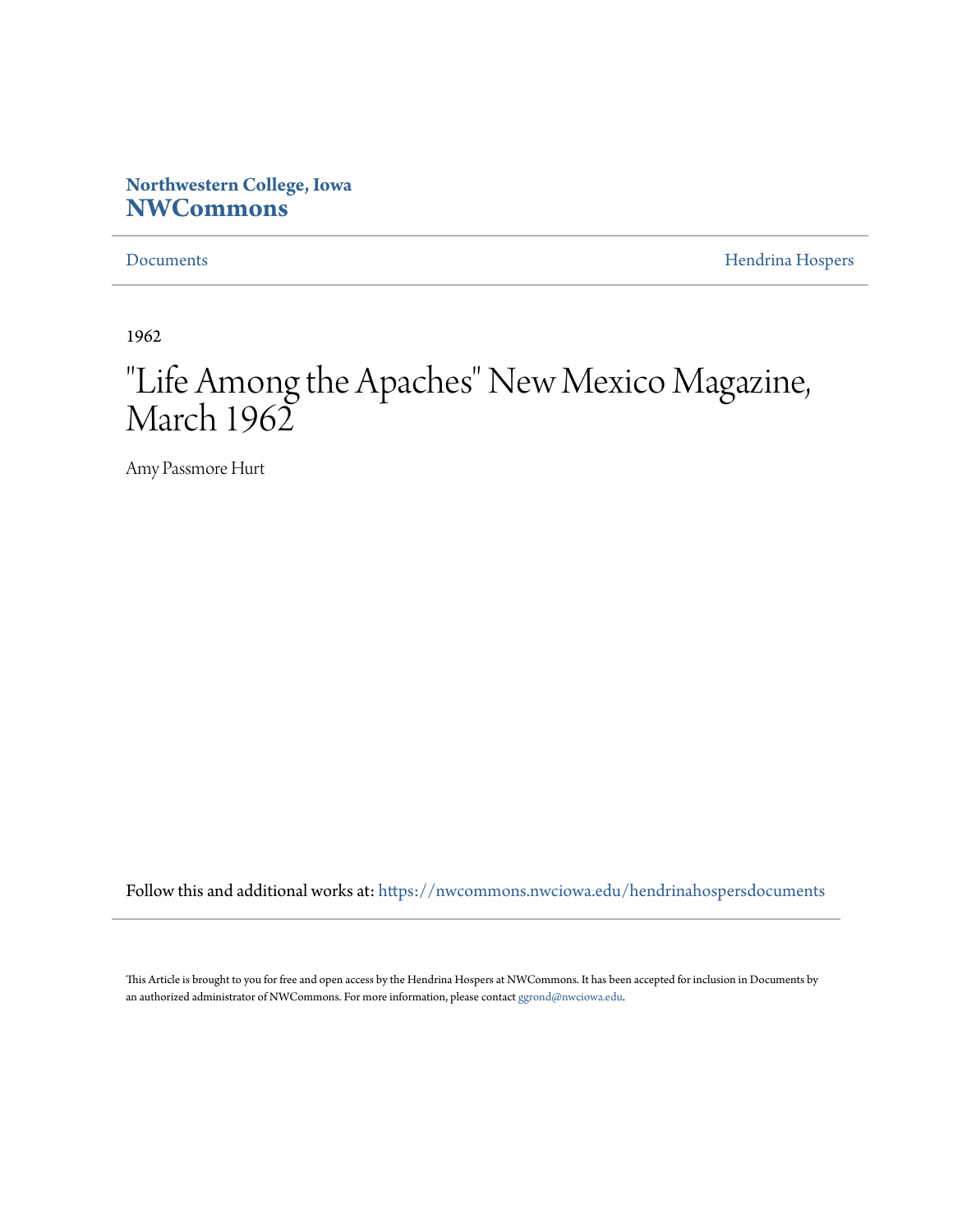# **LIFE AMONG** THE APACHES

**BY AMY PASSMORE HURT** 



MISS HENDRINA HOSPERS. **B1-YEAR-OLD RESIDENT OF** ALBUQUERQUE, WHO HAS SPENT HALF HER LIFE AS MIS-SIONARY TO THE CHIRICAHUA AND JICARILLA APACHES. THE PICTURE AT HER RIGHT ON THE WALL IS THAT OF THE APACHE CHIEF, GERON-IMO, WHOM SHE KNEW WELL AT FORT SILL, OKLA-HOMA, WHERE HE AND HIS BAND WERE INTERNED.

**So** fearful of the once-fierce and marauding Chiricahua Apaches were the white Southwesterners back in 1914, that when the government freed the Apaches imprisoned at Fort Sill, Oklahoma, the train bearing them to their New Mexico home at **Mescalem** had to **be** heavily guarded against threatened attack by the whites.

Aboard the train with the Apaches were two white women, both missionaries. One was **Miss** Hendrina Hospers, now a sprightly woman of 81 who has spent half her life among them, first at Fort Sill, Okla., then at Mescalero and, later, at Dulce. Now retired and a resident of Albuquerque, **Miss** Hospers went to Fort

Sill in 1905, during her early twenties, to head the only mission on the vast reservation where the Apaches, headed by the fierce old renegade, Geronimo, were interned.

"It was my first job," she said, "and my relatives back in Iowa feared for my safety. But I never felt the least bit of fear and I never carried a weapon of any sort-nor did I need to. I was **sent** to the Fort by the Reformed Church of America and I had as my assistants two teachers, two matrons and a laundress. In addition to the mission there was a small orphanage which had its own staff.

"The nearest clergyman," she continued, "was at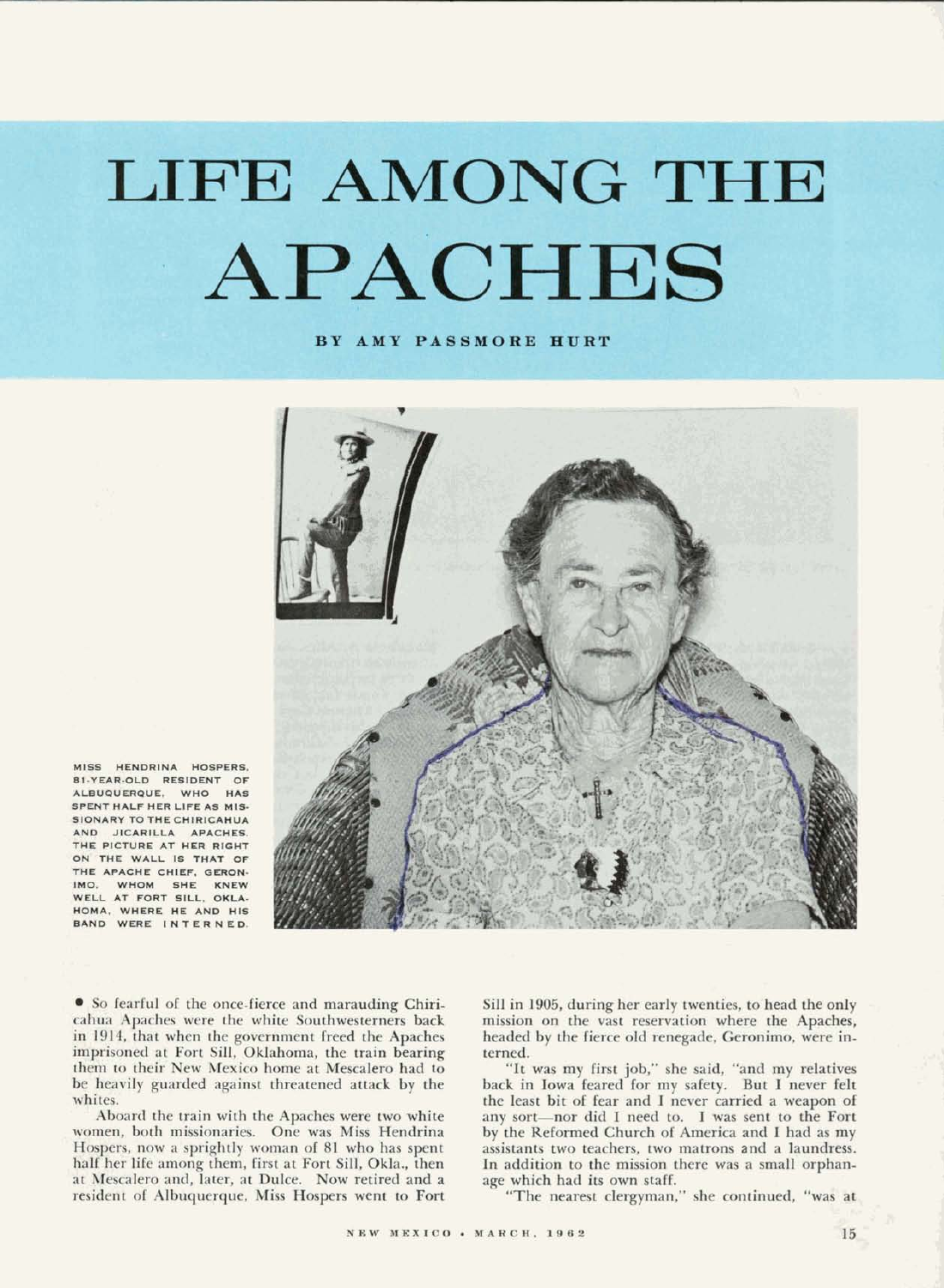

AFTER YEARS OF HORSEBACK TRAVEL, MISS HOSPERS BOUGHT A NEW MODEL T. THIS PICTURE WAS TAKEN AT DULCE.

a mission for the Comanches, some miles away. He visited **us** when he could, otherwise I did everything from teaching to preaching. I even conducted funeral services when necessary, but I performed no weddings or baptisms, of course. I spent much time in the field, going from house to house. One cold, rainy evening when I was returning to the mission from one of the Apache villages, I saw Geronimo coming toward me on the dirt road. Contrary to popular opinion, he never rode a 'dashing stallion.' Instead, he got about in a rickety old buggy which was pulled by a skinny horse. Waving me to a stop, he asked me to buy a supply of **bows** and arrows he had made and which he had with him.

"I told him," Miss Hospers went on, "that I didn't have any money but that if he would return to the mission with me, I'd take his stock. He said he was in too much of a hurry and he whipped up his horse and drove on to Lawton, about two miles from the Fort. While in town he disposed of his bows and arrows and bought 'fire-water' with the money. On the way home, he fell from his buggy and lay on the wet ground all night. He died a short time later from pneumonia."

According to Miss Hospers, Geronimo was just as rebellious as he was reputed to be. She pointed to the wall of her living room where hang two pictures of the old warrior and one of his sister. His photographs show him to be a narrow-eyed, firm-lipped old man with a strong and stubborn chin.

Unlike him, many of the Apaches impounded at Fort Sill had not warred against the United States government. Many were government scouts and others joined the military forces at the Fort. Miss Hospers said that she had always considered it most unjust

that those Apaches who were friendly were confined along with the renegades.

"For instance," she said, "among those imprisoned was a wonderful old man named Chatto. An Army scout, he knew of Geronimo's hideout and was instrumental in his capture. Geronimo surrendered to General Nelson A. Miles in 1886."

After Geronimo's band had surrendered, they were sent to Florida, but the climate did not agree with them and they died by the dozen. So, in 1894, they were returned West, to the reservation at Fort Sill. In their new home the Apaches settled in individual villages-about 14 in all. Miss Hospers recalls the names of several: Geronimo's Village, Noche's Village, Chief Loco's Village.

The Indians farmed," she said, "and raised exceptionally fine cattle. They lived in two- and threeroomed houses built for them by the government. When they were freed, they were given the choice of remaining on the reservation or going to Mescalero. About 200 men and their families left. They were permitted to take with them their stock and household

**goods-** "The train," she continued, "was composed of sleeping cars, box **cars** and cattle cars. In addition to myself and a Miss Prince, there was a Rev. Mr. Sluyter in the party, a government nurse, military men and an officer whose job it was to see that the Apaches got no liquor en route. Although we were alerted to a **pos**sible attack on the train, nothing more exciting happened than a fight between two portersl"

She committed one grave faux pax. She had been given the task of seating the Indians in the railway cars. In an endeavor to make the Apaches happy during their trip, she attempted to seat them in family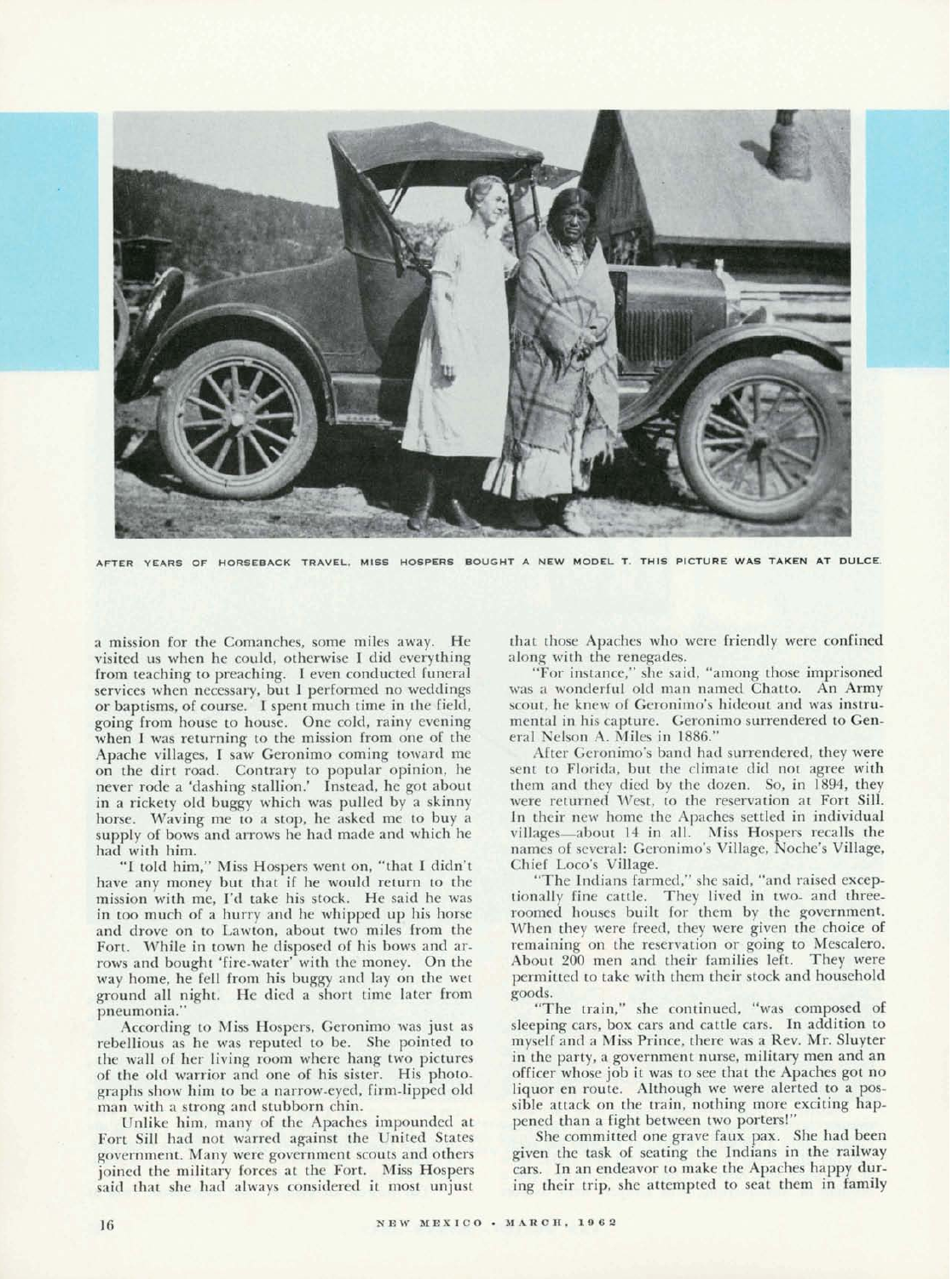

**MISS HOSPERS HOLDS ONE OF HER MANY NAMESAKES AT DULCE SOME 25 YEARS AGO. WITH HER IS BABY'S MOTHER** 

groups. Unfortunately, she was ignorant of the old Indian taboo that a man must not look his mother-inlaw in the face. As a result, some commotion resulted!

Schools were let out all along the train's route, through Oklahoma, the Texas Panhandle and in eastern New Mexico, so that the school children might witness this historic event. For miles before the train reached a town and after it had passed, the tracks were lined with people.

"The funniest incident happened at the station in Tucumcari, where we stopped briefly. I was sitting by the car window with an Indian child on my lap. Outside, many people had gathered on the platform. Suddenly a man pointed to me and shouted, 'There! That's one of Geronimo's captive white women and that's their child!' "

She laughed merrily at the remembrance.

The train trip ended at Tularosa, where hundreds of wagons provided by the Mescalero Apaches awaited to transport the newcomers to the reservation.

"After the wagons were loaded and on their way, the road between Tularosa and Mescalero became a writhing mass of vehicles," Miss Hospers recalled. She added that the Indians were permitted to take their livestock but not their dogs. She was amused to learn upon arrival at Mescalero that one woman had managed to smuggle her pet in by hiding it under her blanket.

"After the rather barren hills that surrounded Fort Sill and the long ride over the monotonous, flat Texas Panhandle, it was most refreshing to enter the Mescalero Apache Reservation, for it contains some of the most beautiful mountain scenery in New Mexico," Miss Hospers said.

"And the welcome the Chiricahua Apaches receiv-

ed from their Mescalero kinsmen was heart-warming."

President Grant, in 1873, set aside for the Mescalero Apaches and other Indians a reservation in south central New Mexico that lies like a blanket over the backbone of the Sacramento Range. Embracing some **460,000** acres, it is heavily timbered in its higher elevations, with grazing lands that cover nearly **200,000**  acres, while **4,000** acres lie in valleys suitable for farming. Deer and wild turkey are abundant.

"We whites who accompanied the Indians from Fort Sill and the Indians themselves spent the summer in tents," said Miss Hospers. "By fall permanent homes had been built by the government for the newcomers and I bade them good-bye to go to Dulce, where I felt I was needed more. There I assisted the Rev. J. Denton Simms and his wife establish the only mission on the Jicarilla Apache Reservation. Mr. Simms is now the assistant pastor of the Immanuel Presbyterian Church in Albuquerque.

"Marked fatalism dominated the Jicarilla Apaches, for they were in dire poverty, half-starved, and dying from tuberculosis faster than their babies were born. They believed God wanted them to die, and it was our

job to convince them otherwise."<br>Her face broke into a smile. "With financial aid Her face broke into a smile. from the government and with the help and understanding of Superintendent Chester E. Faris, together with the inspiration furnished them by Mr. Simms, the picture gradually changed. When I retired, 31 years later, they were a more prosperous, healthier and happier people."

As this small, dedicated woman sat and talked quietly in her living room with its many mementos of Apache life, and with her hands folded idly in her lap, it was obvious how (Continued on Page 35)